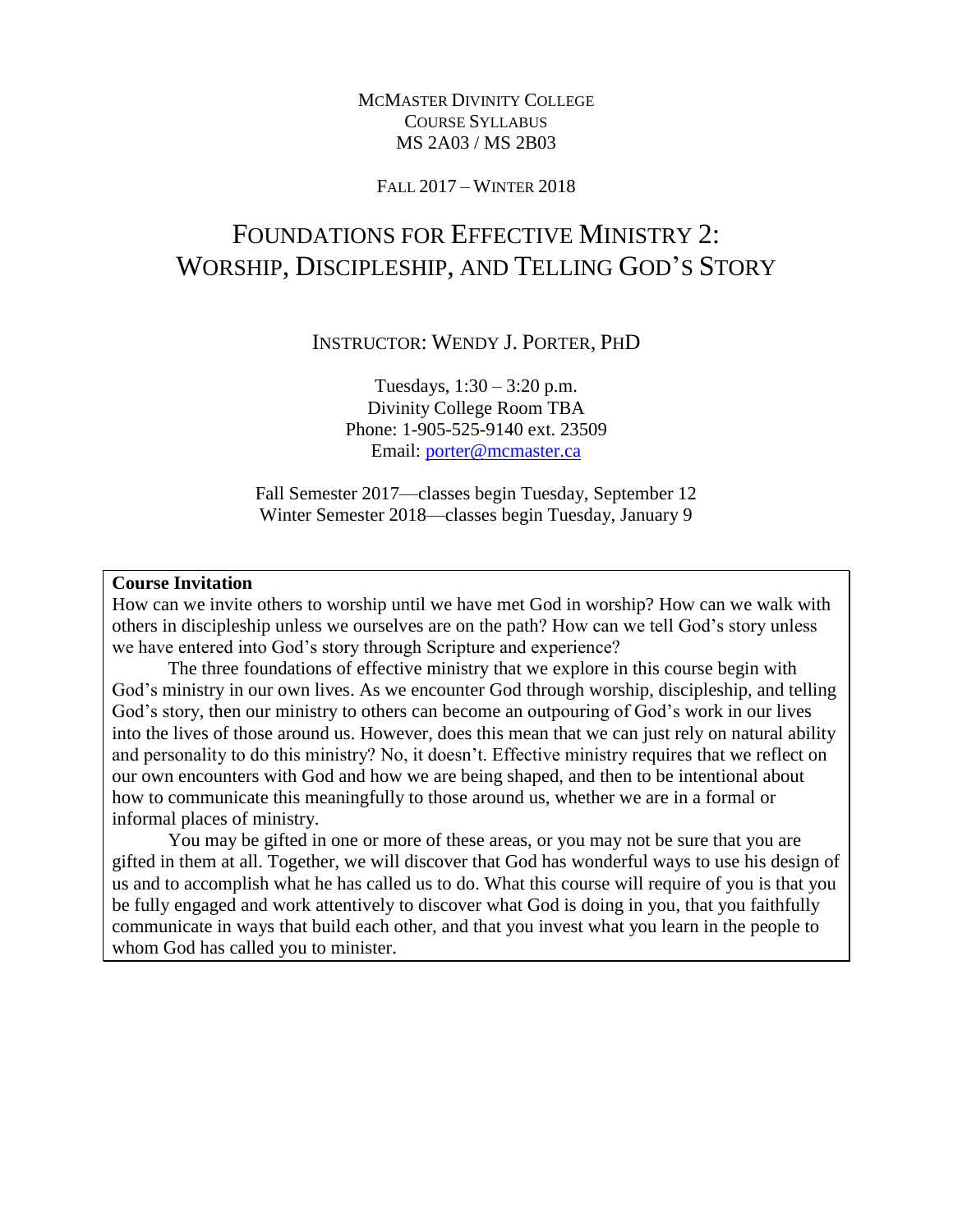## **Course Objectives**

## **KNOWING**

- To know God more deeply through personal worship, committed discipleship, and exploring God's story for yourself.
- To understand more about God's ministry calling in each area to create space for others to worship, to walk with one another in discipleship, to tell God's story so lives are changed.
- To appreciate the varieties of worship, modes of discipleship, and stories of God, and to learn from and teach one another in these ways.
- To examine and evaluate components of communication in the areas of worship, discipleship, and telling God's story, and how they contribute to effective ministry.

## **BEING**

- To reflect on how God is meeting with you through worship, discipleship, and his story.
- To discern where God is at work in your life and calling you deeper into these ministry areas.
- To allow biblical, historical, and contemporary fellow-believers to challenge and encourage you to grow into a fuller and deeper expression of spiritual life and ministry.
- To be shaped by our community's giftings in worship, discipleship, or telling God's story.

## **DOING**

- To develop practical skills in each area: worship, discipleship, and telling God's story.
- To explore the heart and mind engagement that is essential for ministry in each area.
- To develop discernment in assisting fellow students and others to flourish in these ministries.

## **Required Reading – Fall**

- 1. Best, Harold M. *Unceasing Worship: Biblical Perspectives on Worship and the Arts*. Downers Grove, IL: InterVarsity, 2003.
- 2. Packer, J. I. *Knowing God*. Downers Grove, IL: IVP, 1973, rev. ed. 1993.
- (a.) Foster, Richard. *Streams of Living Water: The Great Traditions of the Christian Faith*. New York, NY: Harper SanFrancisco, 1998. (Consult this book for in-class presentation.)
- 3. Long, Thomas G. *The Witness of Preaching*. 2<sup>nd</sup> ed. Louisville: Westminster/ John Knox, 2005.

## **Required Reading – Winter**

- 1. Kreider, Alan, and Eleanor Kreider. *Worship and Mission after Christendom*. Harrison, VA: Kitchener, ON: Herald, 2011.
- 2. Peterson, Eugene H. *A Long Obedience in the Same Direction: Discipleship in an Instant Society*. Downers Grove, IL: InterVarsity, 1980.
- (a.) Foster, Richard. *Celebration of Discipline: The Path to Spiritual Growth*. San Francisco, CA: Harper & Row, 1978. (Consult this book for in-class presentation.)
- 3. Edwards, J. Kent. *Deep Preaching: Creating Sermons that Go Beyond the Superficial*. Nashville, TN: B&H Academic, 2009.

All required textbooks for this class are available from the College's book service, READ On Bookstore, Room 145, McMaster Divinity College. Texts may be purchased on the first day of class in each semester. Other book services may also carry the texts. For advance purchase, you may contact: READ On Bookstore, 5 International Blvd, Etobicoke, ON, M9W 6H3. E-mail: books@readon.ca; http://www.readon.ca Tel: (416) 620-2934; Fax: (416) 622-2308.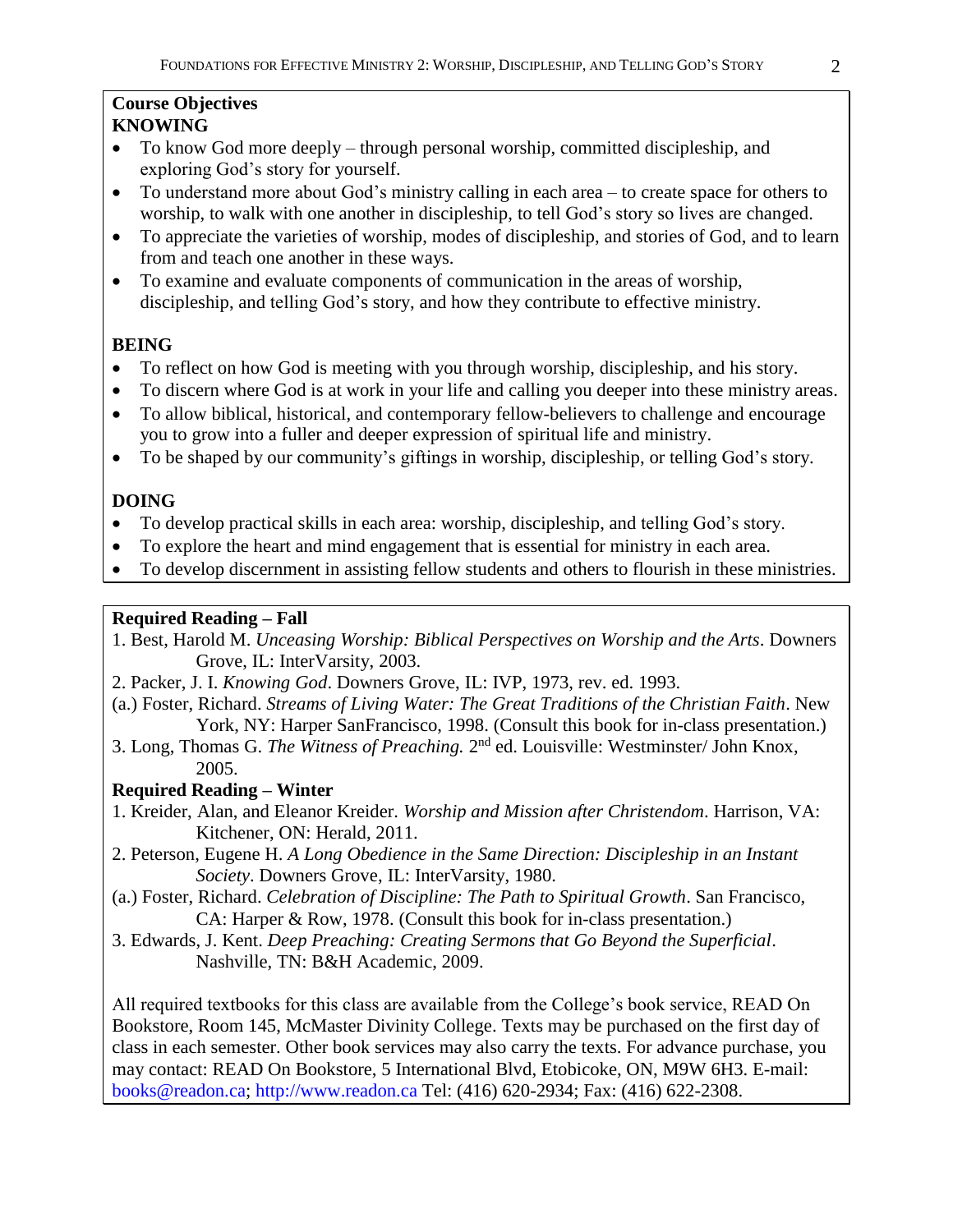## **CLASS SCHEDULE – Fall Semester 2017**

#### **Worship I**

- 1. September 12: Welcome, Syllabus, Learning Goals, Learning Portfolios. Introduction: Meeting with God in Worship **Read:** Best, *Unceasing Worship*
- 2. September 19: Historical Perspectives on Worship; Developing a Theology of Worship
- 3. September 26: Small Groups Leading In-Class Worship
- 4. October 3: **Due:** Worship I Papers and Projects, In-Class Presentations

October 10: READING WEEK – NO CLASS

## **Discipleship I**

- 5. October 17: Knowing God **Read:** Packer, *Knowing God* **Consult:** Foster, *Streams of Living Water*
- 6. October 24: Being Known by God. (Consult).
- 7. October 31: Spiritual Types, In-Class Explorations
- 8. November 7: **Due:** Discipleship I Papers and Projects, In-Class Presentations

#### **Telling God's Story I**

- 9. November 14: Humility and Scripture: Reading God's Story Read: Long, *The Witness of Preaching*
- 10. November 21: Guest Presenter (TBA)
- 11. November 28: Testimony: "Telling God's Story in My Life" In-Class Videos
- 12. December 5: Culture and Context: Revealing God's Story
	- **Due:** Telling God's Story I Papers and Projects
- 13. December 12: **Due:** In-Class Presentations; Class Evaluations

#### **Class Expectations**

Participate fully in all class sessions. Invest in helpful and encouraging peer evaluations. Post responses to presentations on Avenue to Learn. Do not text or take/receive calls during class. Complete assigned readings and use them in your written assignments. Be considerate to one another. Come to class ready to engage with one another, and with God.

**Add 10% to One Assignment**: The three assignments are assessed equal weights (30%). This leaves 10% for you to apply to one assignment. Choose the assignment that you want to invest the most in and that fits within your specialization. Communicate with the instructor by the third class day which assignment will receive the extra 10%. You may choose to (but are not required to) extend the length of this paper or the extent of this project.

#### **Each Semester**

- At least one assignment should be tied in some way to your **Ministry Placement**.
- \* Your **Learning Goals** should reflect connections between assignments and your placement.
- Focus *at least* one assignment on your area of **Specialization**. (See above on adding 10%).
- Consider using a specialization assignment as the starting point for a **Thesis Option**.
- Document something about your learning in each assignment in your **Learning Portfolio**.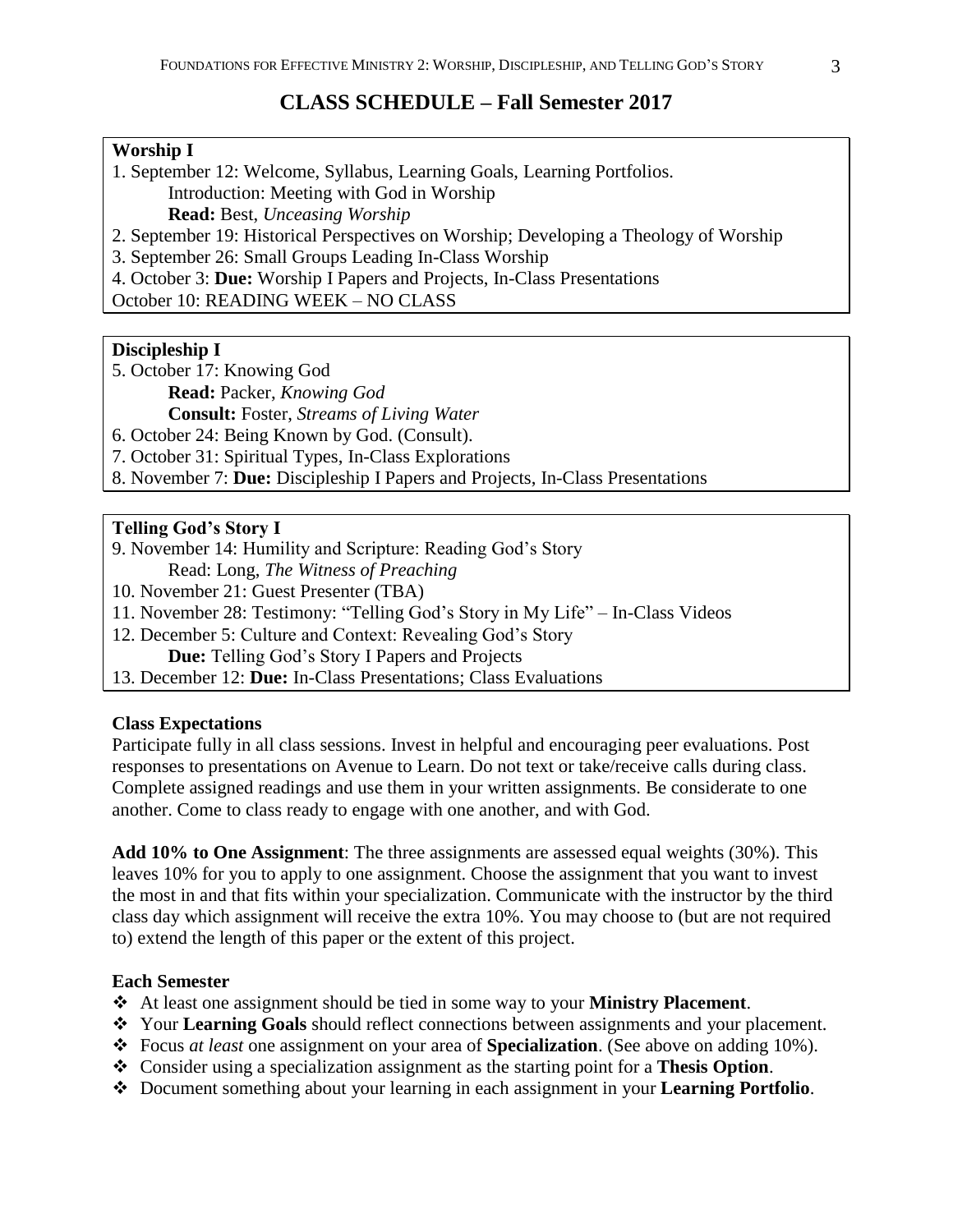### **Fall Semester: Assignment 1—WORSHIP I: Paper or Project**

## **Due: October 3, 2017 in class, including in-class presentation. Marks: 30% (25% + 5% for the presentation). Optional: extra 10% (one assignment only).**

#### **a. Paper: 2000 words.**

Research an area of **worship** that is significant to you and your ministry. Consult the instructor. Your approach may be biblical, historical, theological, cultural, musical, practice of ministry, etc. Use approximately 10 sources. Follow the MDC Style Guide.

## **b. Project + 750-word thoughtful reflection.**

Choose a project to explore an aspect of **worship** that is valuable to you and your ministry. Consult the instructor. Include a thoughtful 750-word reflection, describing something about your project, and what you learned about worship in the process.

**For Paper or Project:** Connect your paper or project to your **Ministry Placement**, if at all possible. At least one (or more) of your assignments should connect with your **Specialization**. Consider this paper or project as the starting point for a **Thesis Option**. Document something that you learned through your paper or project in your **Learning Portfolio**.

**In-Class Presentation:** For each paper or project, you will make a brief presentation of it to the class. Please also reflect on what you learned in the process. Update your Learning Portfolio.

## **Fall Semester: Assignment 2—DISCIPLESHIP I: Paper or Project**

## **Due: November 7, 2017 in class, including in-class presentation. Marks: 30% (25% + 5% for the presentation). Optional: extra 10% (one assignment only).**

## **a. Paper: 2000 words.**

Research an area of **discipleship** that is significant to you and your ministry. Consult the instructor. Your approach may be biblical, historical, theological, cultural, musical, practice of ministry, etc. Use approximately 10 sources. Follow the MDC Style Guide.

## **b. Project + 750-word thoughtful reflection.**

Choose a project to explore an aspect of **discipleship** that is valuable to you and your ministry. Consult the instructor. Include a thoughtful 750-word reflection, describing something about your project, and what you learned about worship in the process.

**For Paper or Project:** Connect your paper or project to your **Ministry Placement**, if at all possible. At least one (or more) of your assignments should connect with your **Specialization**. Consider this paper or project as the starting point for a **Thesis Option**. Document something that you learned through your paper or project in your **Learning Portfolio**.

**In-Class Presentation:** For each paper or project, you will make a brief presentation of it to the class. Please also reflect on what you learned in the process. Update your Learning Portfolio.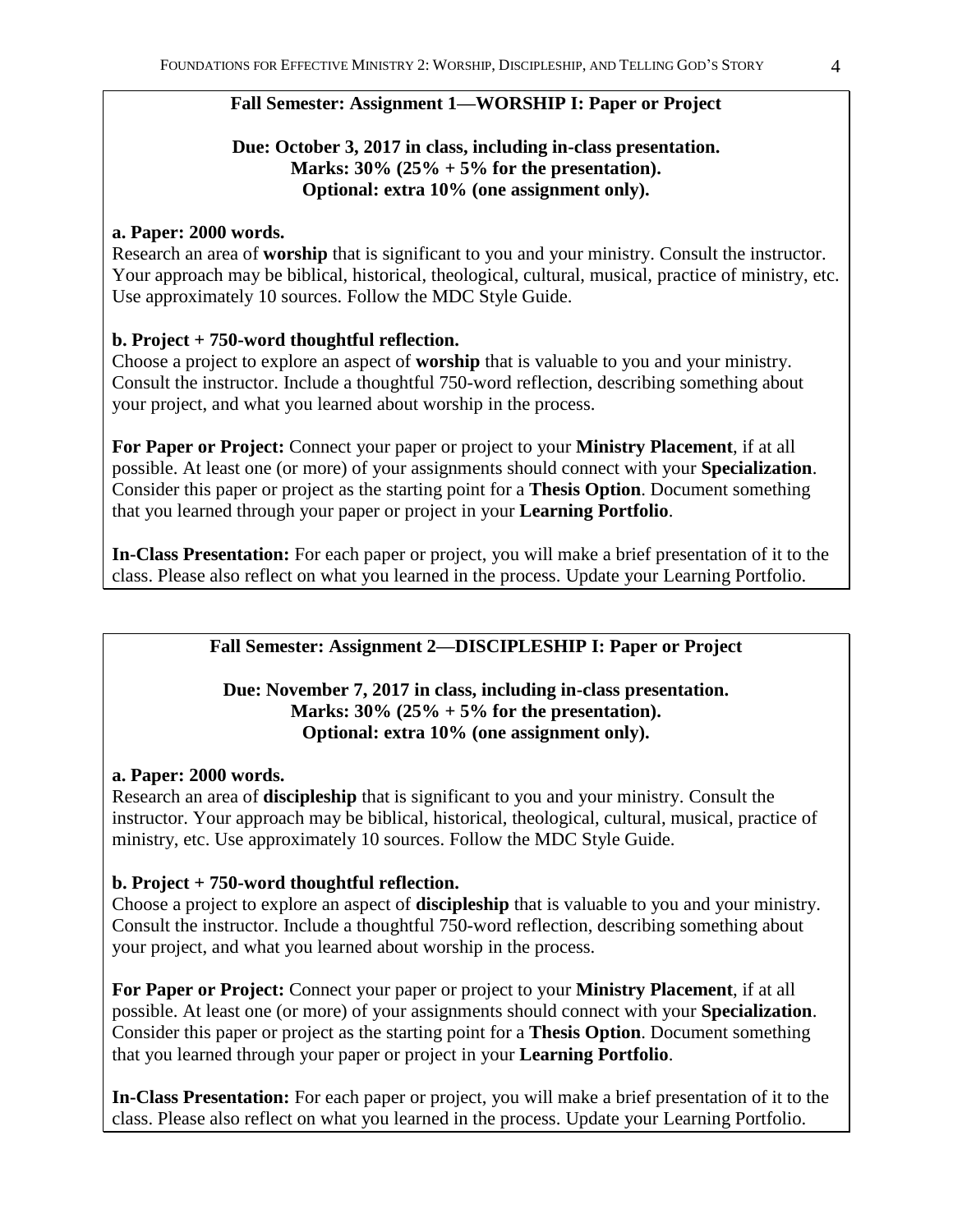### **Fall Semester: Assignment 3—TELLING GOD'S STORY I: Paper or Project**

## **Due: December 5, 2017 (NOTE: One week** *before* **final in-class presentations.) In-Class Presentation: December 12, 2017. Marks: 30% (25% + 5% for the presentation). Optional: extra 10% (one assignment only).**

#### **a. Paper: 2000 words.**

Research an area of **telling God's story** that is significant to you and your ministry. Consult the instructor. Your approach may be biblical, historical, theological, cultural, musical, practice of ministry, etc. Use approximately 10 sources. Follow the MDC Style Guide.

### **b. Project + 750-word thoughtful reflection.**

Choose a project to explore an aspect of **telling God's story** that is valuable to you and your ministry. Consult the instructor. Include a thoughtful 750-word reflection, describing something about your project, and what you learned about worship in the process.

**For Paper or Project:** Connect your paper or project to your **Ministry Placement**, if at all possible. At least one (or more) of your assignments should connect with your **Specialization**. Consider this paper or project as the starting point for a **Thesis Option**. Document something that you learned through your paper or project in your **Learning Portfolio**.

**In-Class Presentation:** For each paper or project, you will make a brief presentation of it to the class. Please also reflect on what you learned in the process. Update your Learning Portfolio.

**Note:** The next three pages include the schedule and assignment for the Winter Semester.

**Important:** Turn to the last two pages of the syllabus for the statements that you are required to know on Writing Style, Academic Dishonesty, Inclusive Language, as well as Deadlines and Late Submission Policy, the Disclaimer that reminds you that this syllabus is the property of the instructor and may be revised, and Criteria for Grading Written Assignments.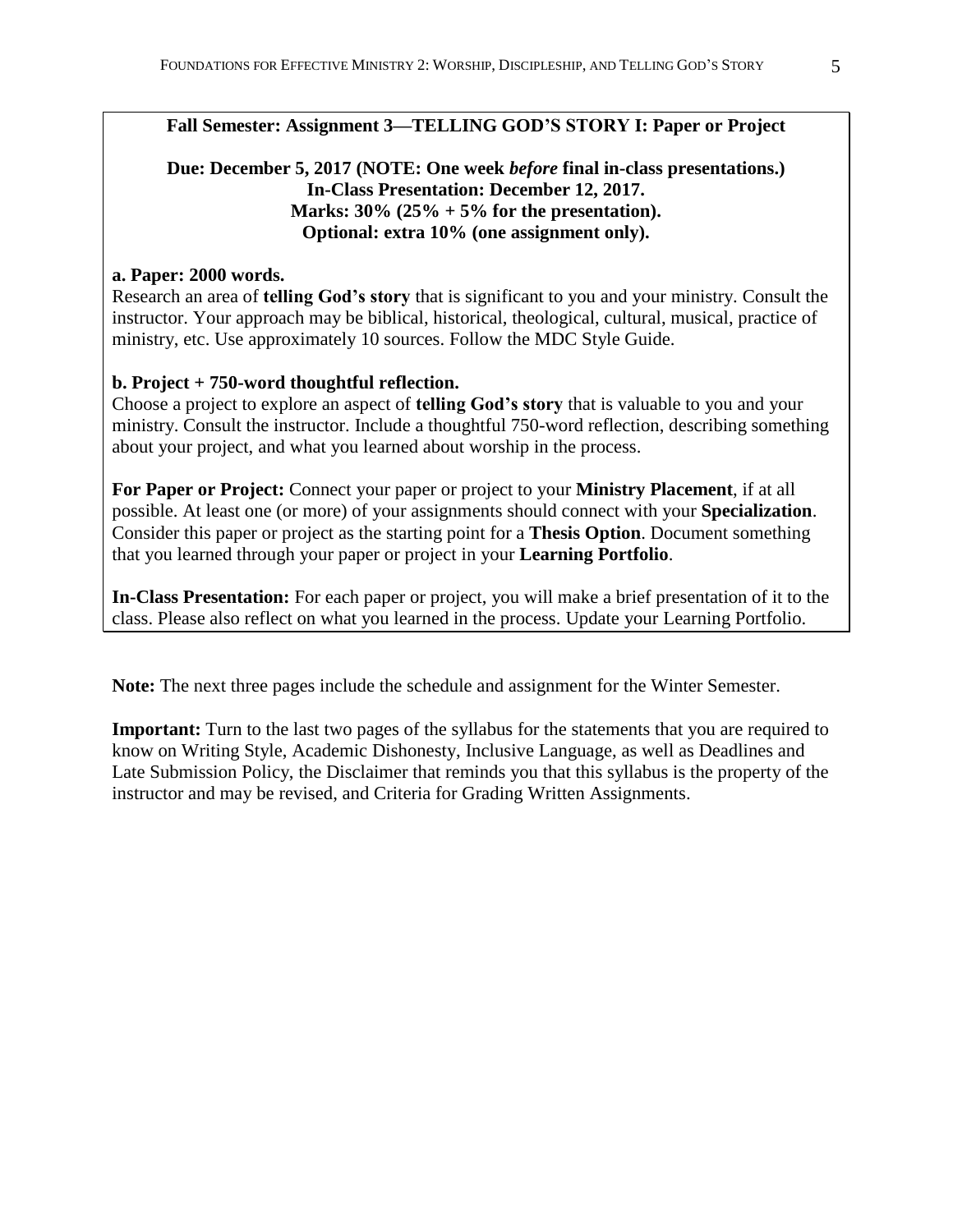## **CLASS SCHEDULE – Winter Semester 2018**

#### **Worship II**

- 1. January 9: The Hospitality of Worship: Creating Space **Read**: Kreider and Kreider, *Worship and Mission after Christendom*
- 2. January 16: Music, Scripture, Prayer, and Communion: A Community in Worship
- 3. January 23: Small Groups Leading In-Class Worship
- 4. January 30: **Due:** Worship II Papers and Projects, In-Class Presentations

## **Discipleship II**

- 5. February 6: Spiritual Vitality in Crisis
	- **Read**: Peterson, *A Long Obedience in the Same Direction* **Consult:** Foster, *Celebration of Discipline*
- 6. February 13: Spiritual Disciplines, In-Class Synopses

February 20: READING WEEK, NO CLASS.

- 7. February 27: Compassionate Discipleship: Walk with Me
- 8. March 6: **Due:** Discipleship II Papers and Projects, In-Class Presentations

## **Telling God's Story II**

- 9. March 13: Reflection and Insight in Finding God's Story
	- **Read:** Edwards, *Deep Preaching*
- 10. March 20: Skill and Technique in Assembling the Materials of God's Story
- 11. March 27: Changed by God's Story
	- **Due:** Written Manuscripts for Presentations on April 3
- 12. April 3: In-Class Presentations: Telling God's Story II (group 1)
	- **Due:** Written Manuscripts for Presentations on April 10
- 13. April 10: In-Class Presentations: Telling God's Story II (group 2)

#### **Class Expectations**

Participate fully in all class sessions. Invest in helpful and encouraging peer evaluations. Post responses to presentations on Avenue to Learn. Do not text or take/receive calls during class. Complete assigned readings and use them in your written assignments. Be considerate to one another. Come to class ready to engage with one another, and with God.

**Add 10% to One Assignment**: The three assignments are assessed equal weights (30%). This leaves 10% for you to apply to one assignment. Choose the assignment that you want to invest the most in and that fits within your specialization. Communicate with the instructor by the third class day which assignment will receive the extra 10%. You may choose to (but are not required to) extend the length of this paper or the extent of this project.

#### **Each Semester**

- At least one assignment should be tied in some way to your **Ministry Placement**.
- Your **Learning Goals** should reflect connections between assignments and your placement.
- Focus *at least* one assignment on your area of **Specialization**. (See above on adding 10%).
- Consider using a specialization assignment as the starting point for a **Thesis Option**.
- Document something about your learning in each assignment in your **Learning Portfolio**.
- Document something about your learning in each assignment in your **Learning Portfolio**.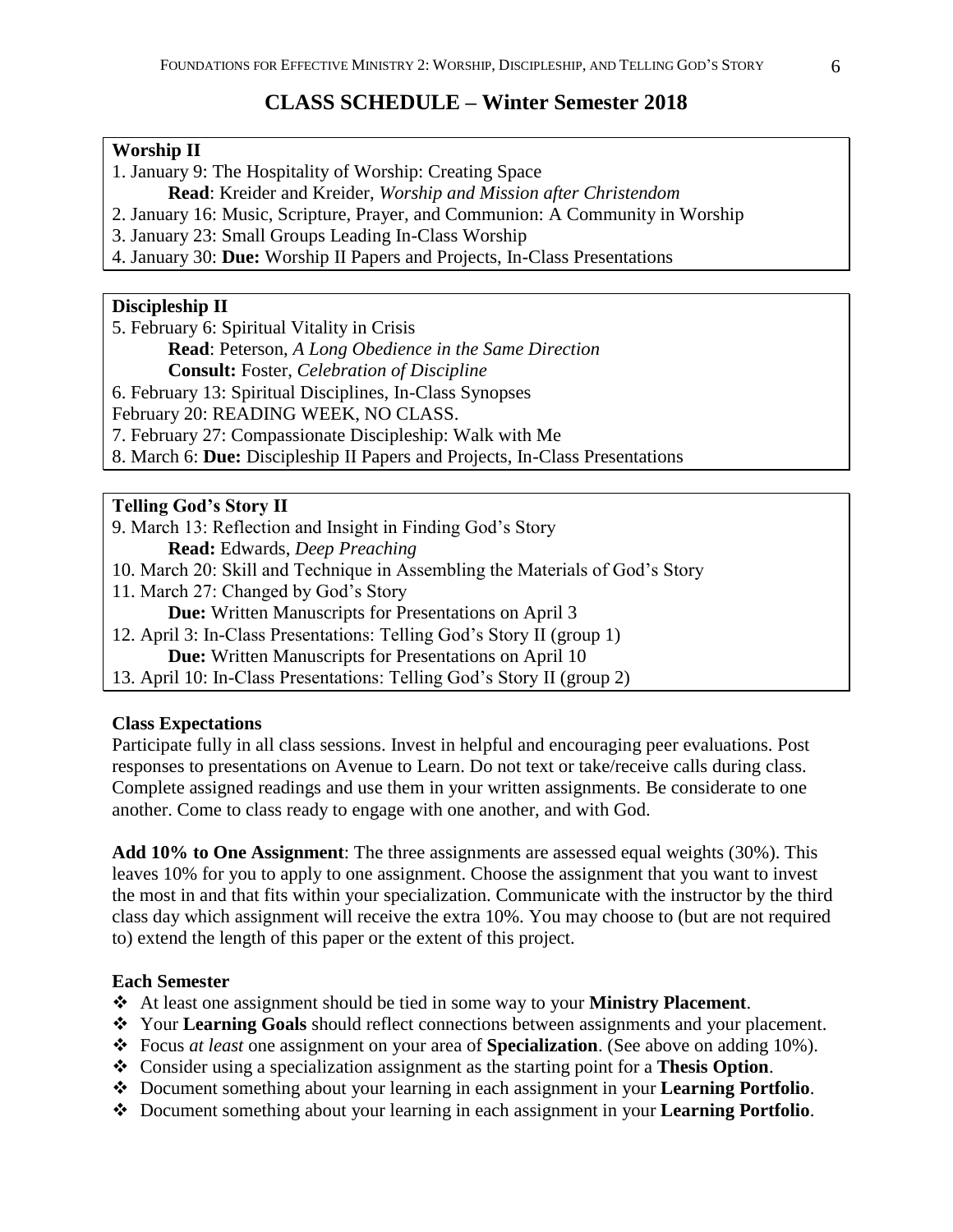### **Winter Semester: Assignment 1—WORSHIP II: Paper or Project**

## **Due: January 30, 2017 in class, including in-class presentation. Marks: 30% (25% + 5% for the presentation). Optional: extra 10% (one assignment only).**

#### **a. Paper: 2000 words.**

Research an area of **worship** that is significant to you and your ministry. Consult the instructor. Your approach may be biblical, historical, theological, cultural, musical, practice of ministry, etc. Use approximately 10 sources. Follow the MDC Style Guide.

### **b. Project + 750-word thoughtful reflection.**

Choose a project to explore an aspect of **worship** that is valuable to you and your ministry. Consult the instructor. Include a thoughtful 750-word reflection, describing something about your project, and what you learned about worship in the process.

**For Paper or Project:** Connect your paper or project to your **Ministry Placement**, if at all possible. At least one (or more) of your assignments should connect with your **Specialization**. Consider this paper or project as the starting point for a **Thesis Option**. Document something that you learned through your paper or project in your **Learning Portfolio**.

**In-Class Presentation:** For each paper or project, you will make a brief presentation of it to the class. Please also reflect on what you learned in the process. Update your Learning Portfolio.

### **Winter Semester: Assignment 2—DISCIPLESHIP II: Paper or Project**

## **Due: March 6, 2017 in class, including in-class presentation. Marks: 30% (25% + 5% for the presentation). Optional: extra 10% (one assignment only).**

## **a. Paper: 2000 words.**

Research an area of **discipleship** that is significant to you and your ministry. Consult the instructor. Your approach may be biblical, historical, theological, cultural, musical, practice of ministry, etc. Use approximately 10 sources. Follow the MDC Style Guide.

### **b. Project + 750-word thoughtful reflection.**

Choose a project to explore an aspect of **discipleship** that is valuable to you and your ministry. Consult the instructor. Include a thoughtful 750-word reflection, describing something about your project, and what you learned about worship in the process.

**For Paper or Project:** Connect your paper or project to your **Ministry Placement**, if at all possible. At least one (or more) of your assignments should connect with your **Specialization**. Consider this paper or project as the starting point for a **Thesis Option**. Document something that you learned through your paper or project in your **Learning Portfolio**.

**In-Class Presentation:** For each paper or project, you will make a brief presentation of it to the class. Please also reflect on what you learned in the process. Update your Learning Portfolio.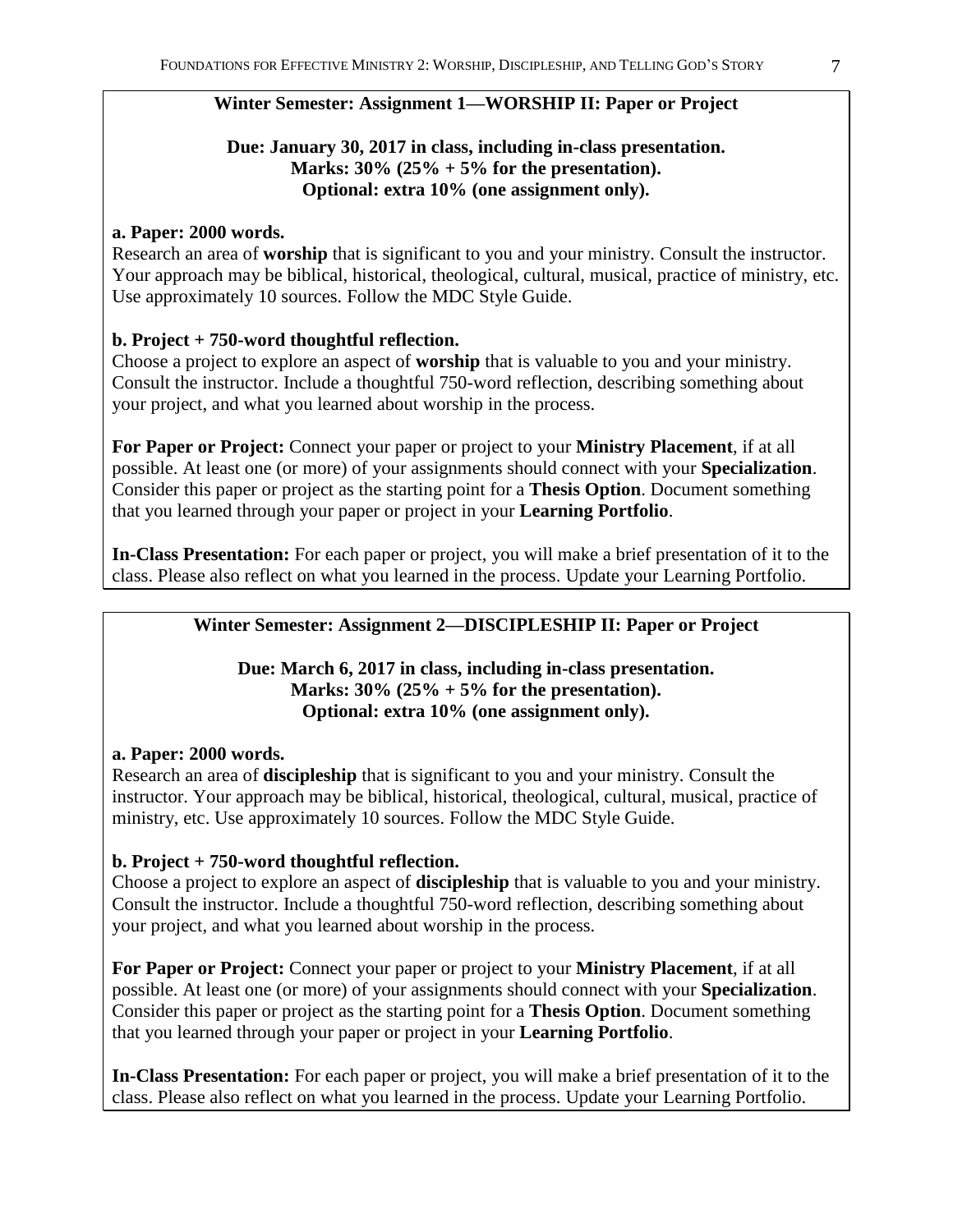## **Winter Semester: Assignment 3—TELLING GOD'S STORY II: Major Presentation**

## **Due: April 3, 2017 (NOTE: One week before final in-class presentations.) In-Class Presentations: April 3 and 10, 2017.**

**Marks: 30% (15% for written / submitted work + 15% for in-class presentation). Optional: extra 10% (one assignment only).**

#### **a. Telling God's Story through Sermon, Message, or Story**

**Written Manuscript: 15%, due one week before presentation, plus 750-word reflection. Presented Material: 15%**

Choose one aspect of God's story, and develop it into a substantial **telling of God's story** to be presented in class. You may use traditional preaching, non-traditional preaching, personal sharing, storytelling, or another form of communication that would be appropriate for the class, but also applicable to your context of ministry. Consult the instructor. Craft a written manuscript to submit **one week in advance**. (Still follow the MDC Style Guide.) You will not use this manuscript to present. Tell (share / preach) your story (message / sermon) with abbreviated notes, or without notes. Along with your submitted manuscript, include a thoughtful 750-word reflection on the process of creating this message and what you learned about telling God's story in the process. Final step: update your Learning Portfolio.

#### **b. Telling God's Story through a Creative Project**

### **Submitted Project: 15%, due one week before presentation, plus 750-word reflection. Presented Material 15%**

Choose one aspect of God's story, and develop a project that will facilitate a substantial **telling of God's story** for an in-class presentation. Consult the instructor. This project could include creating art as a way of telling God's story / a creative presentation of a Christian biography / a documentary / music / children's story / dance / etc. Include a thoughtful 750-word reflection on your project and what you learned about telling God's story in the process. Submit your project and reflection **one week in advance**. Final step: update your Learning Portfolio.

**All Presentations:** Final timing for this presentation will be determined later, but a working guideline is 10–15 minutes. Your presentation will be assessed by peers and instructor in-class.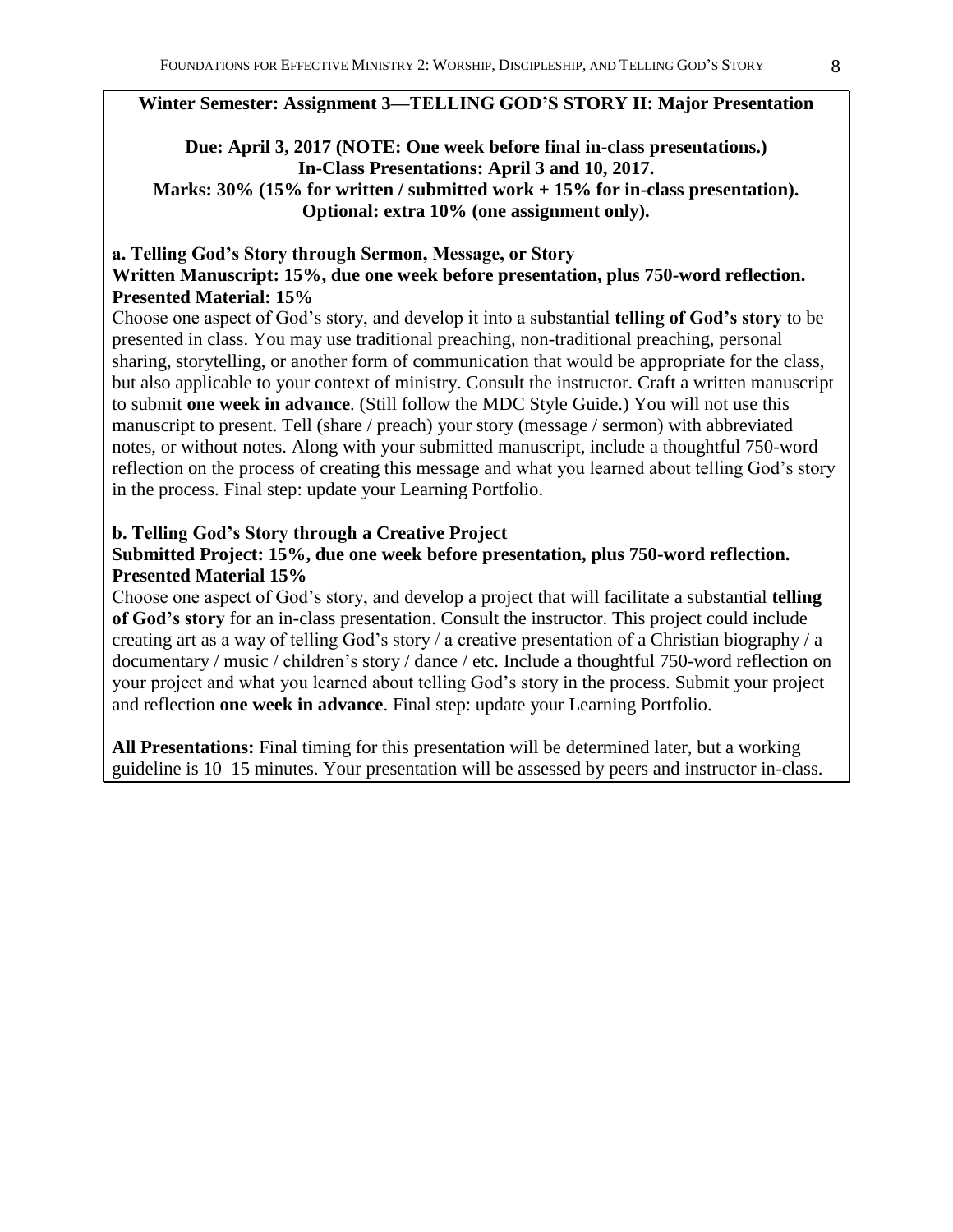#### **Style**

You must follow the MDC Style Guide, using the most recently updated version: [\(http://www.mcmasterdivinity.ca/sites/default/files/documents/mdcstyleguide.pdf\)](http://www.mcmasterdivinity.ca/sites/default/files/documents/mdcstyleguide.pdf). Failure to pay attention to the details of writing and formatting, including bibliography and footnotes, will show that you are not paying attention to details, and will result in lost marks. Don't risk this loss. Invest the time to figure out the style guide, and hand in clean work.

#### **Academic Dishonesty**

Academic dishonesty is a serious offence that may take any number of forms, including plagiarism, the submission of work that is not one's own or for which previous credit has been obtained, and/or unauthorized collaboration with other students. Academic dishonesty can result in severe consequences, e.g., failure of the assignment, failure of the course, a notation on one's academic transcript, and/or suspension or expulsion from the College. Students are responsible for understanding what constitutes academic dishonesty. Please refer to the Divinity College Statement on Academic Honesty: http://www.mcmasterdivinity.info/ programs/rules-regulations

#### **Inclusive Language**

McMaster Divinity College is committed to employing inclusive language for human beings in worship services, written materials, and all publications. With regard to biblical texts, the integrity of original expressions (including references to God) should be respected; the NRSV and TNIV provide appropriate examples of the use of inclusive language for human subjects. With the exception of direct quotations from historical documents, inclusive language is to be used in chapel services and in all assignments submitted for academic credit.

#### **Deadlines and Late Submission Penalty**

Assignments are due at the beginning of class on the due date, after which they will be considered late. Late submission of assignments is 2% per calendar day (without limit). Assignments may be submitted electronically to Avenue to Learn.

*Final date for submission of all course written assignments is the second last day of classes in both semesters: first semester, December* 5*, and second semester, April* 3*. Anything received after the final day of classes will not be graded.* 

#### **Disclaimer**

This syllabus is the property of the instructor. The instructor reserves the right to make revisions as needed.